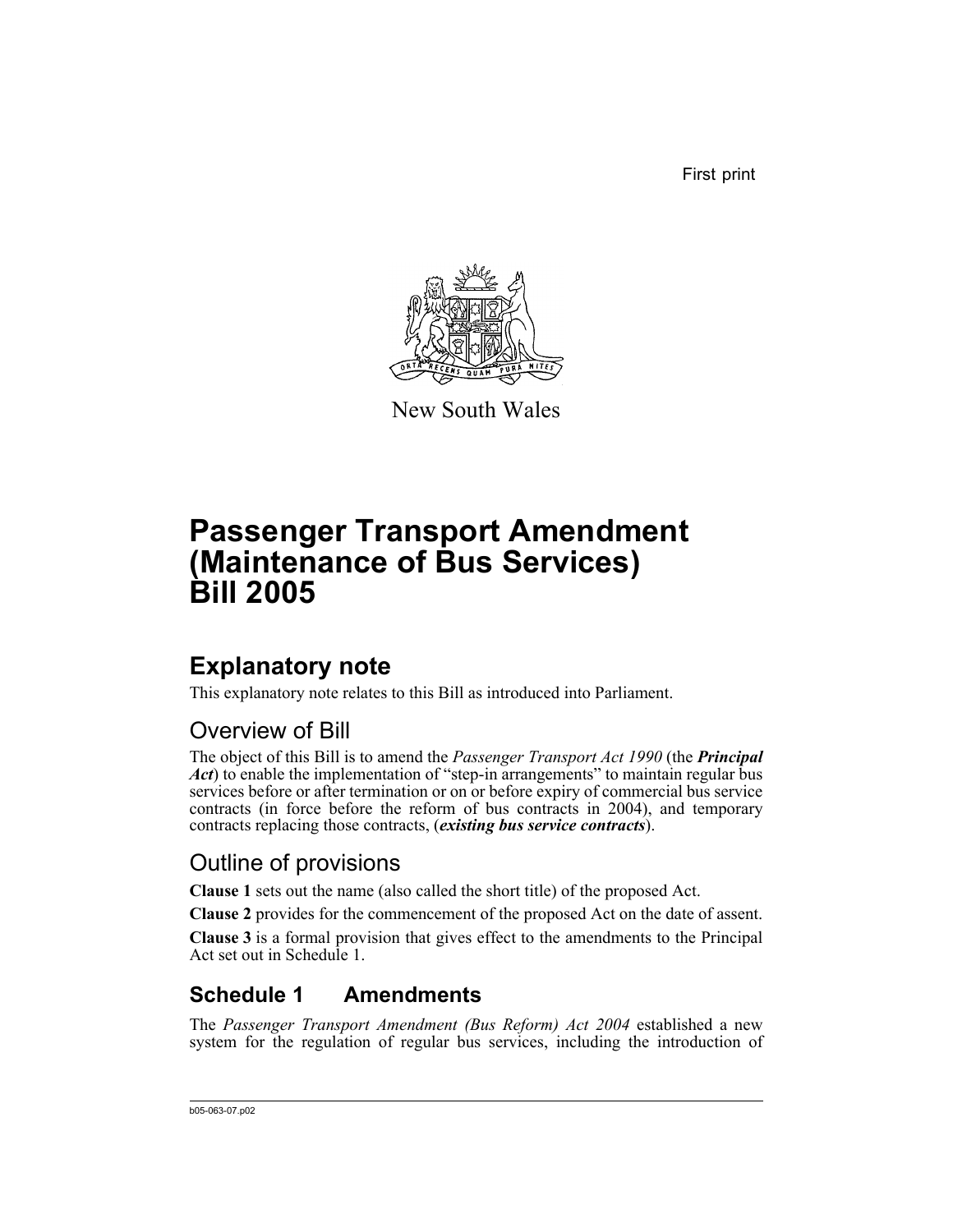Explanatory note

performance-based contracts and opportunities for contestability. Under transitional provisions inserted by that Act, existing contracts were kept on foot but are able to be terminated by the Director-General before the contract term expires. Subsequent contracts are governed by the new contract arrangements. The proposed Act enables the Director-General to implement step-in arrangements to maintain the provision of bus services where an existing bus service contract expires or is terminated before a new contract is operative.

**Schedule 1 [10]** inserts proposed clauses 39A–39C into Schedule 3 (Savings and transitional provisions) to the Principal Act.

Proposed clause 39A enables the Director-General, by notice published in the Gazette, to implement step-in arrangements to authorise the Director-General or a person nominated by the Director-General to step in to provide bus services formerly provided under an existing bus service contract before or after termination or on or before expiry of the contract. Such provisions would enable the person to act in the place of the bus service provider for up to 12 months, as if the contract were in force, and to take possession of and use the assets necessary to provide the bus services. The proposed clause sets out the matters that may be covered by step-in arrangements (including the use of staff) and provides for the variation or revocation of step-in arrangements by further notice published in the Gazette.

Proposed clause 39B makes it an offence to fail to comply (without reasonable excuse) with an obligation imposed under step-in arrangements or to enter into an agreement, transaction or other arrangement or take other action with the intention of preventing the use of staff or a bus, premises or other assets under a step-in arrangement.

Proposed clause 39C provides legal protections relating to the operation of proposed clause 39A and step-in arrangements.

**Schedule 1** [1] enables savings and transitional regulations to be made as a consequence of the proposed Act.

**Schedule 1 [2]** inserts definitions of expressions used in the provisions inserted by the proposed Act.

**Schedule 1 [3]** extends the effect of clause 33 of Schedule 3 to the Principal Act (which defeats statutory rights of renewal for existing bus service contracts) to rights of renewal contained in existing bus service contracts.

**Schedule 1 [4] and [5]** amend clause 34 of Schedule 3 to the Principal Act to provide that the review provisions of the Principal Act do not apply to a decision to implement step-in arrangements under proposed clause 39A.

**Schedule 1 [6]** amends clause 36 of Schedule 3 to the Principal Act to extend protections from legal challenge given by that clause in respect of the exercise of functions of the Director-General to functions relating to the implementation of step-in arrangements.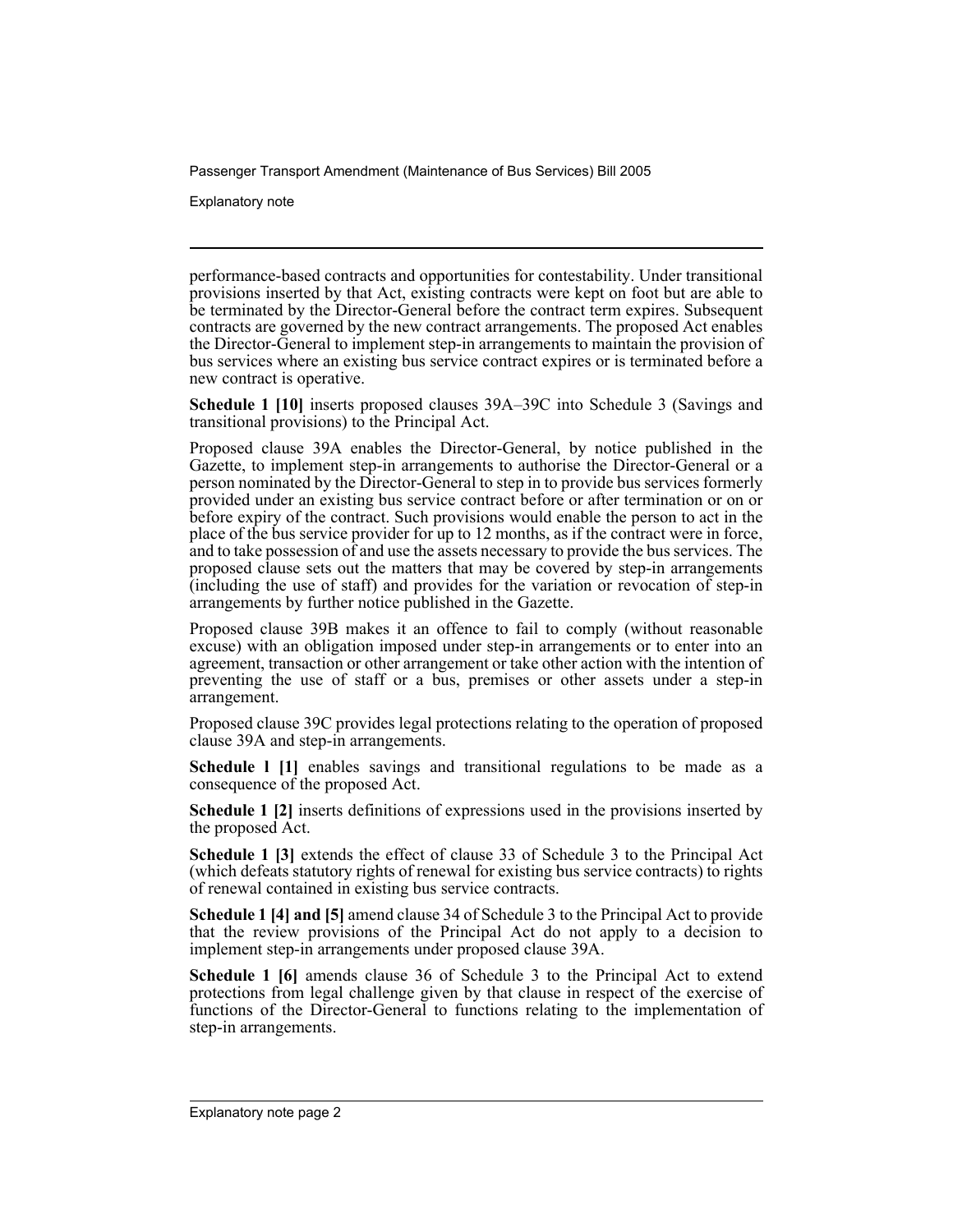Explanatory note

**Schedule 1 [7]–[9]** amend clause 37 of Schedule 3 to the Principal Act to extend the prohibition on compensation by the Crown under that clause to loss or damage arising from step-in arrangements or things done or omitted to be done under or in connection with step-in arrangements.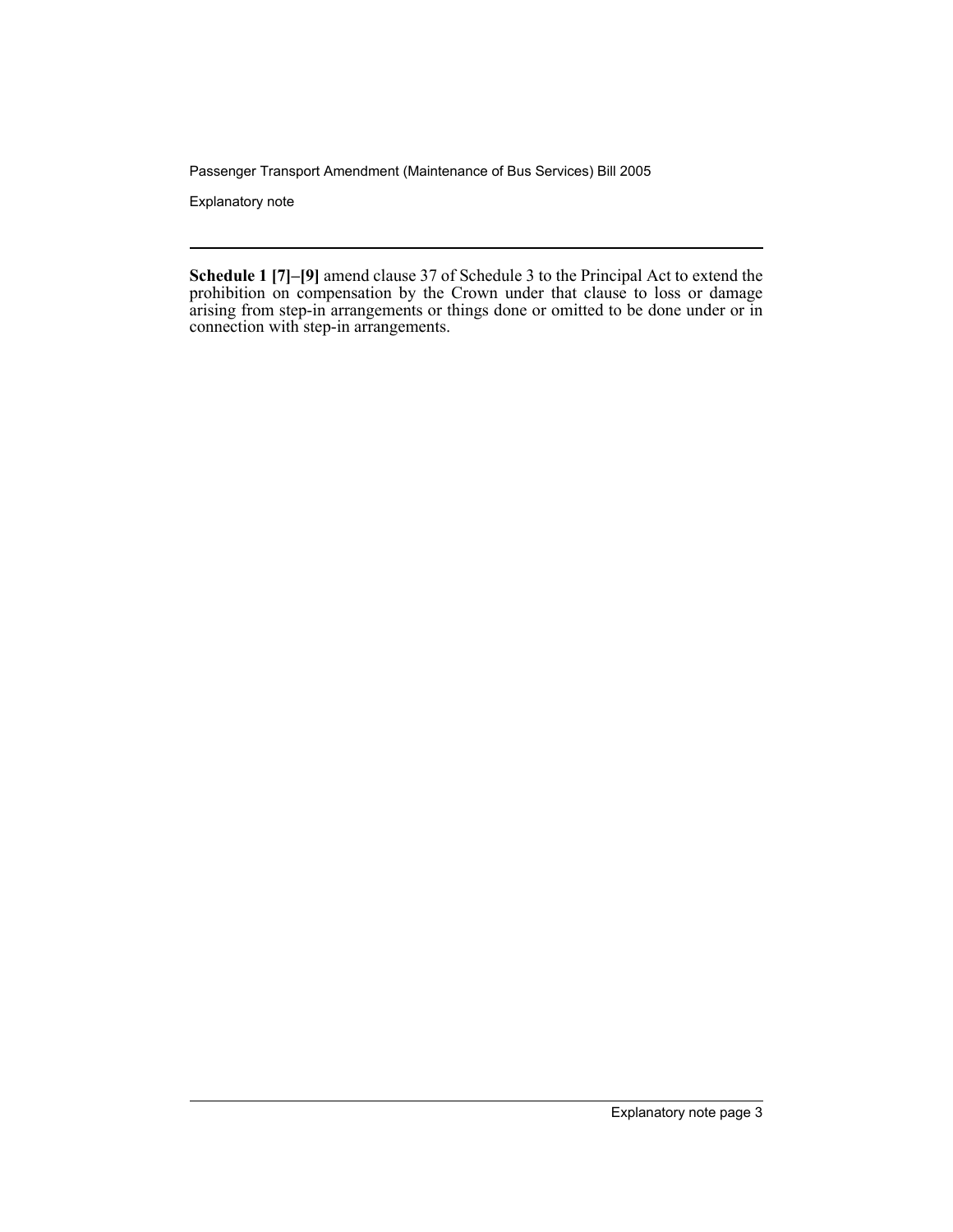Passenger Transport Amendment (Maintenance of Bus Services) Bill 2005 Explanatory note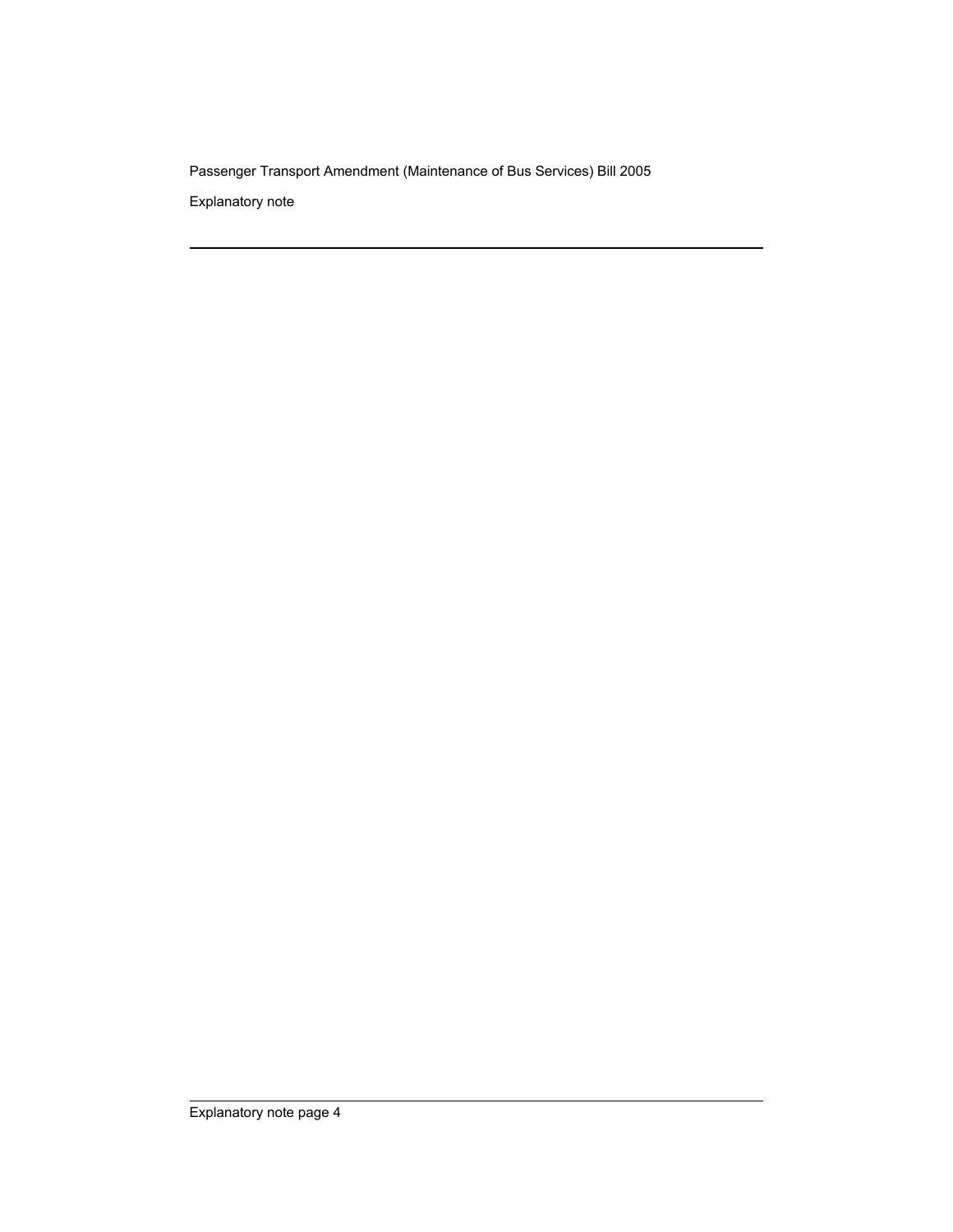First print



New South Wales

## **Passenger Transport Amendment (Maintenance of Bus Services) Bill 2005**

## **Contents**

|                                                 | Page |
|-------------------------------------------------|------|
| Name of Act                                     |      |
| 2 Commencement                                  |      |
| Amendment of Passenger Transport Act 1990 No 39 |      |
| Schedule 1 Amendments                           |      |
|                                                 |      |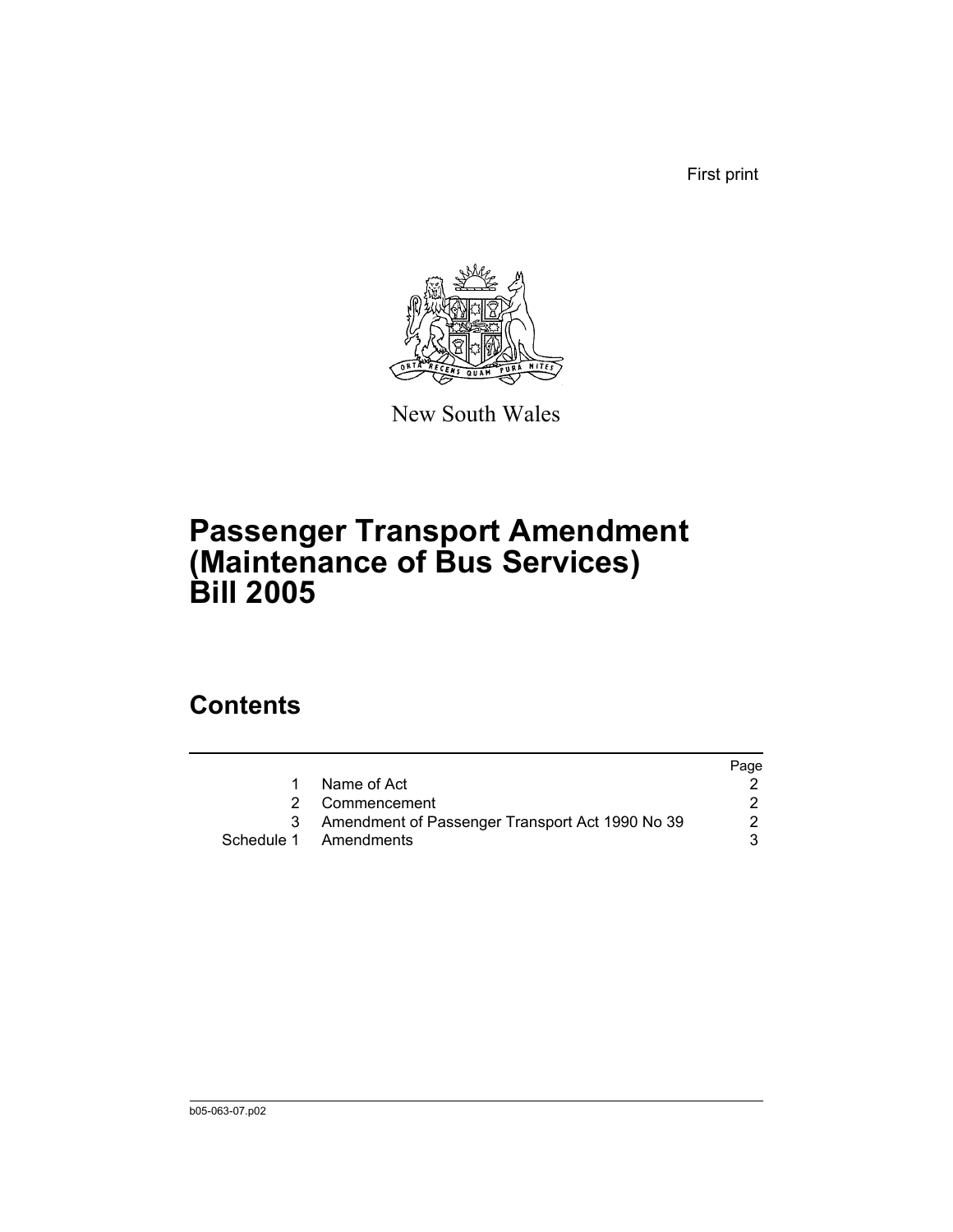**Contents** 

Page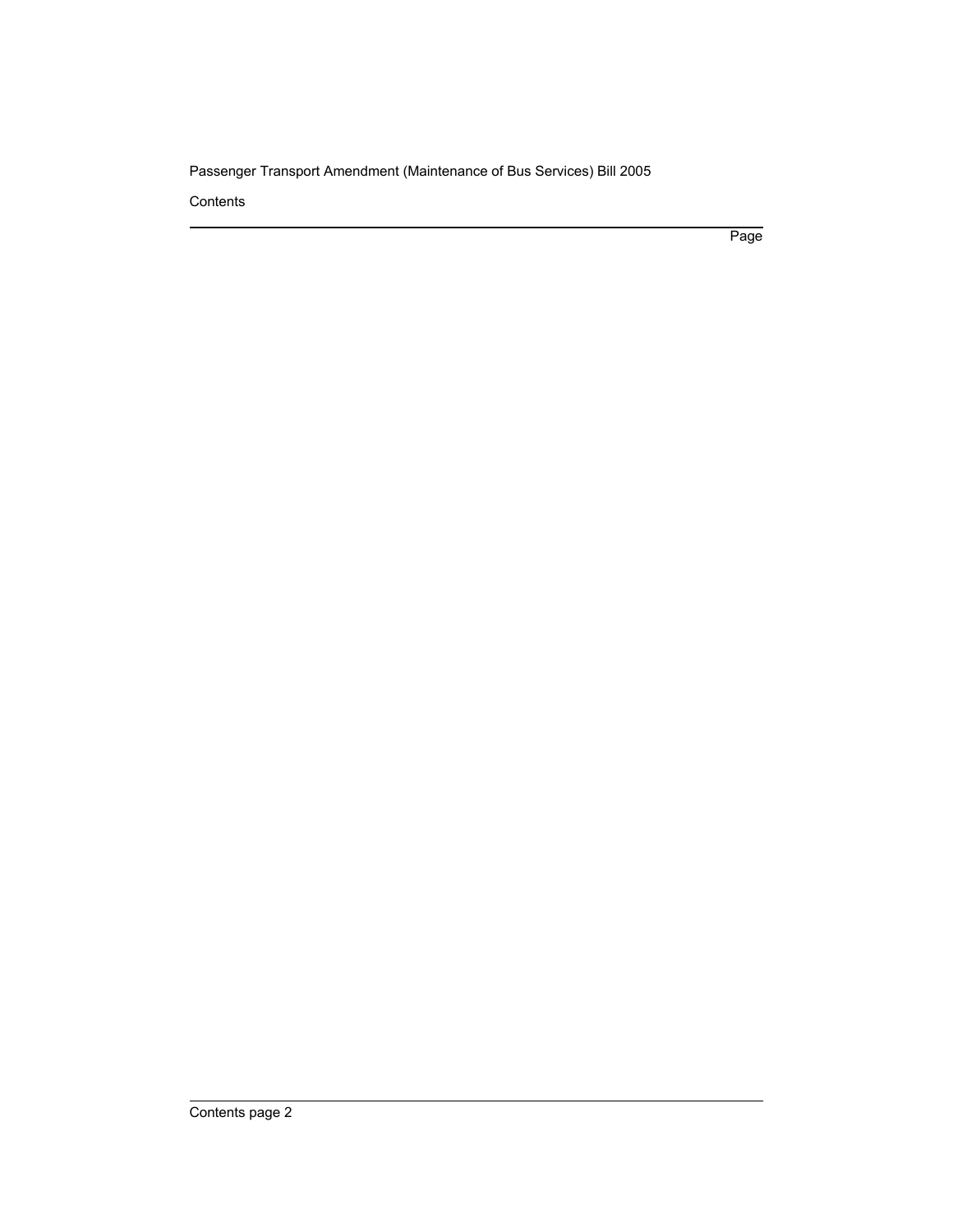

New South Wales

# **Passenger Transport Amendment (Maintenance of Bus Services) Bill 2005**

No , 2005

#### **A Bill for**

An Act to amend the *Passenger Transport Act 1990* with respect to the provision of step-in arrangements to maintain regular bus services on termination or expiry of certain existing bus service contracts; and for other purposes.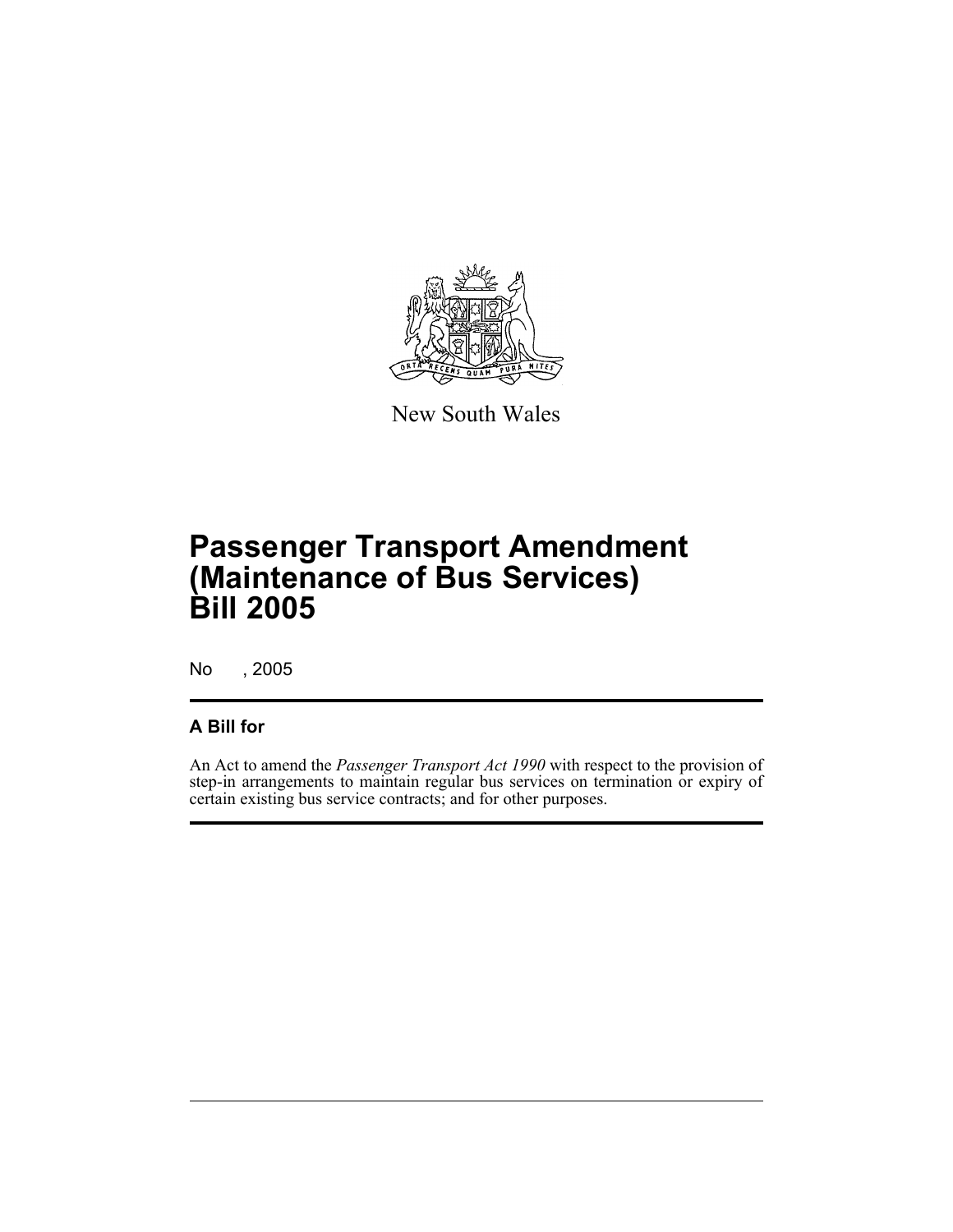<span id="page-7-1"></span><span id="page-7-0"></span>

| The Legislature of New South Wales enacts: |                                                                                          |                     |
|--------------------------------------------|------------------------------------------------------------------------------------------|---------------------|
| 1                                          | Name of Act                                                                              | 2                   |
|                                            | This Act is the Passenger Transport Amendment (Maintenance of Bus<br>Services) Act 2005. | 3<br>$\overline{4}$ |
| 2                                          | <b>Commencement</b>                                                                      | 5                   |
|                                            | This Act commences on the date of assent to this Act.                                    | 6                   |
| 3                                          | Amendment of Passenger Transport Act 1990 No 39                                          | 7                   |
|                                            | The <i>Passenger Transport Act 1990</i> is amended as set out in Schedule 1.             | 8                   |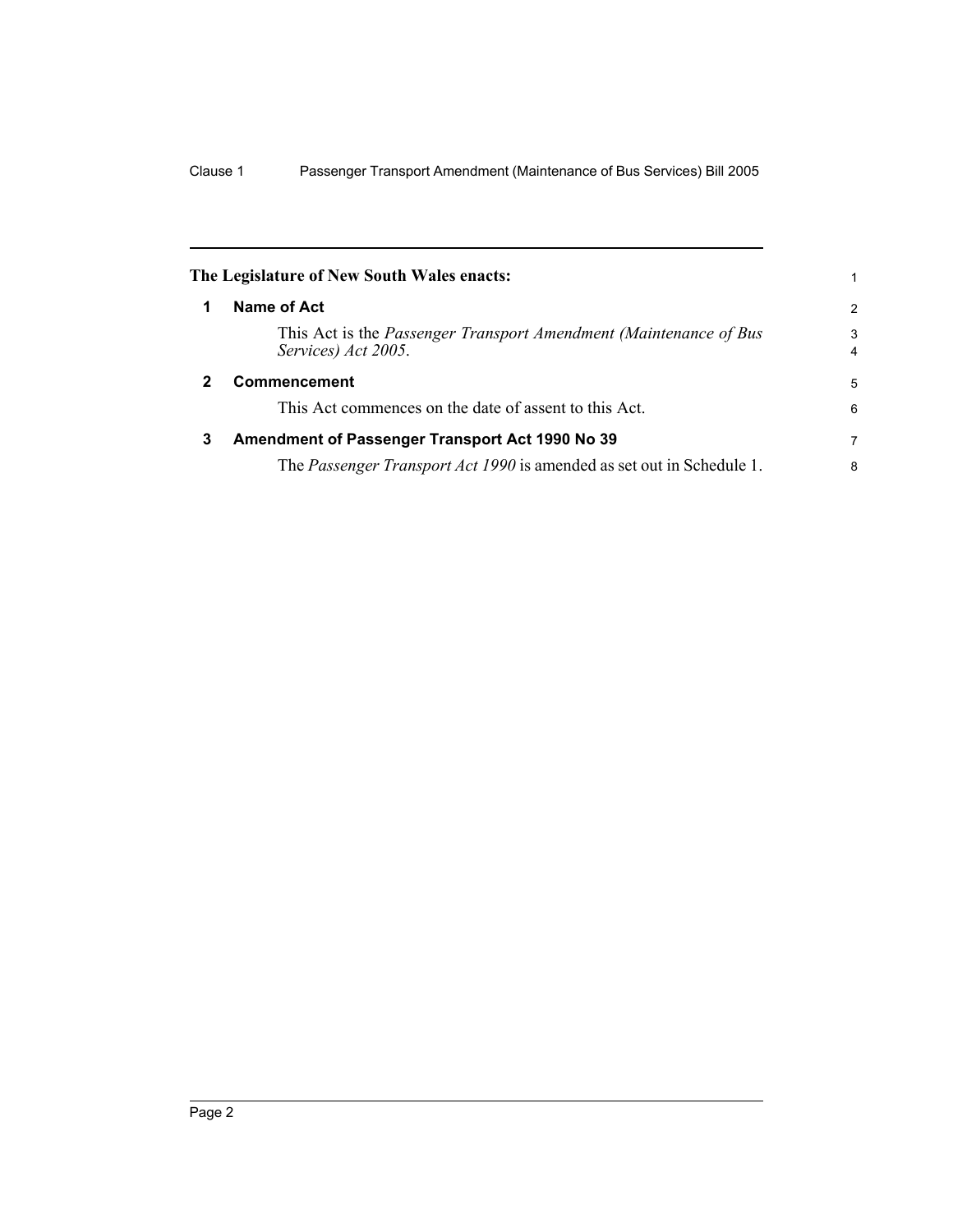Amendments Schedule 1

1

### <span id="page-8-0"></span>**Schedule 1 Amendments**

|       | (Section 3)                                                                                                                                                                                                                                                                                                                                                          | $\overline{2}$                   |  |  |
|-------|----------------------------------------------------------------------------------------------------------------------------------------------------------------------------------------------------------------------------------------------------------------------------------------------------------------------------------------------------------------------|----------------------------------|--|--|
| [1]   | <b>Schedule 3 Savings and transitional provisions</b>                                                                                                                                                                                                                                                                                                                |                                  |  |  |
|       | Insert at the end of clause $2(1)$ :                                                                                                                                                                                                                                                                                                                                 |                                  |  |  |
|       | Passenger Transport Amendment (Maintenance of Bus Services)<br>Act 2005                                                                                                                                                                                                                                                                                              | 5<br>6                           |  |  |
| $[2]$ | Schedule 3, clause 27                                                                                                                                                                                                                                                                                                                                                |                                  |  |  |
|       | Insert in alphabetical order:                                                                                                                                                                                                                                                                                                                                        |                                  |  |  |
|       | existing bus service contract means an existing commercial bus<br>service contract or an interim contract for the provision of regular<br>bus services.                                                                                                                                                                                                              | 9<br>10<br>11                    |  |  |
|       | existing service provider means the holder of an existing bus<br>service contract.                                                                                                                                                                                                                                                                                   | 12<br>13                         |  |  |
|       | interim contract for the provision of regular bus services means<br>a bus service contract for the provision of temporary services in<br>place of a regular bus service discontinued because of the expiry<br>of the term, or the termination or variation, of an existing<br>commercial bus service contract or an interim contract replacing<br>any such contract. | 14<br>15<br>16<br>17<br>18<br>19 |  |  |
|       | step-in arrangements means arrangements under clause 39A.                                                                                                                                                                                                                                                                                                            | 20                               |  |  |
| $[3]$ | Schedule 3, clause 33                                                                                                                                                                                                                                                                                                                                                |                                  |  |  |
|       | Insert after clause $33(2)$ :                                                                                                                                                                                                                                                                                                                                        |                                  |  |  |
|       | Despite clause 28 or the provisions of any existing commercial<br>(3)<br>bus service contract, the holder of any such contract has no right<br>or expectation of renewal of the contract on its expiry.                                                                                                                                                              | 23<br>24<br>25                   |  |  |
| [4]   | Schedule 3, clause 34                                                                                                                                                                                                                                                                                                                                                | 26                               |  |  |
|       | Insert "or an interim contract for the provision of regular bus services" after<br>"non-commercial bus service contract" wherever occurring.                                                                                                                                                                                                                         |                                  |  |  |
| [5]   | Schedule 3, clause 34 (2) (c)                                                                                                                                                                                                                                                                                                                                        |                                  |  |  |
|       | Omit "30 or 31". Insert instead "30, 31 or 39A".                                                                                                                                                                                                                                                                                                                     |                                  |  |  |
| [6]   | Schedule 3, clause 36 (1) (c)                                                                                                                                                                                                                                                                                                                                        |                                  |  |  |
|       | Insert at the end of clause $36(1)(b)$ :                                                                                                                                                                                                                                                                                                                             |                                  |  |  |
|       | , or                                                                                                                                                                                                                                                                                                                                                                 | 33                               |  |  |
|       | the implementation of step-in arrangements.<br>(c)                                                                                                                                                                                                                                                                                                                   | 34                               |  |  |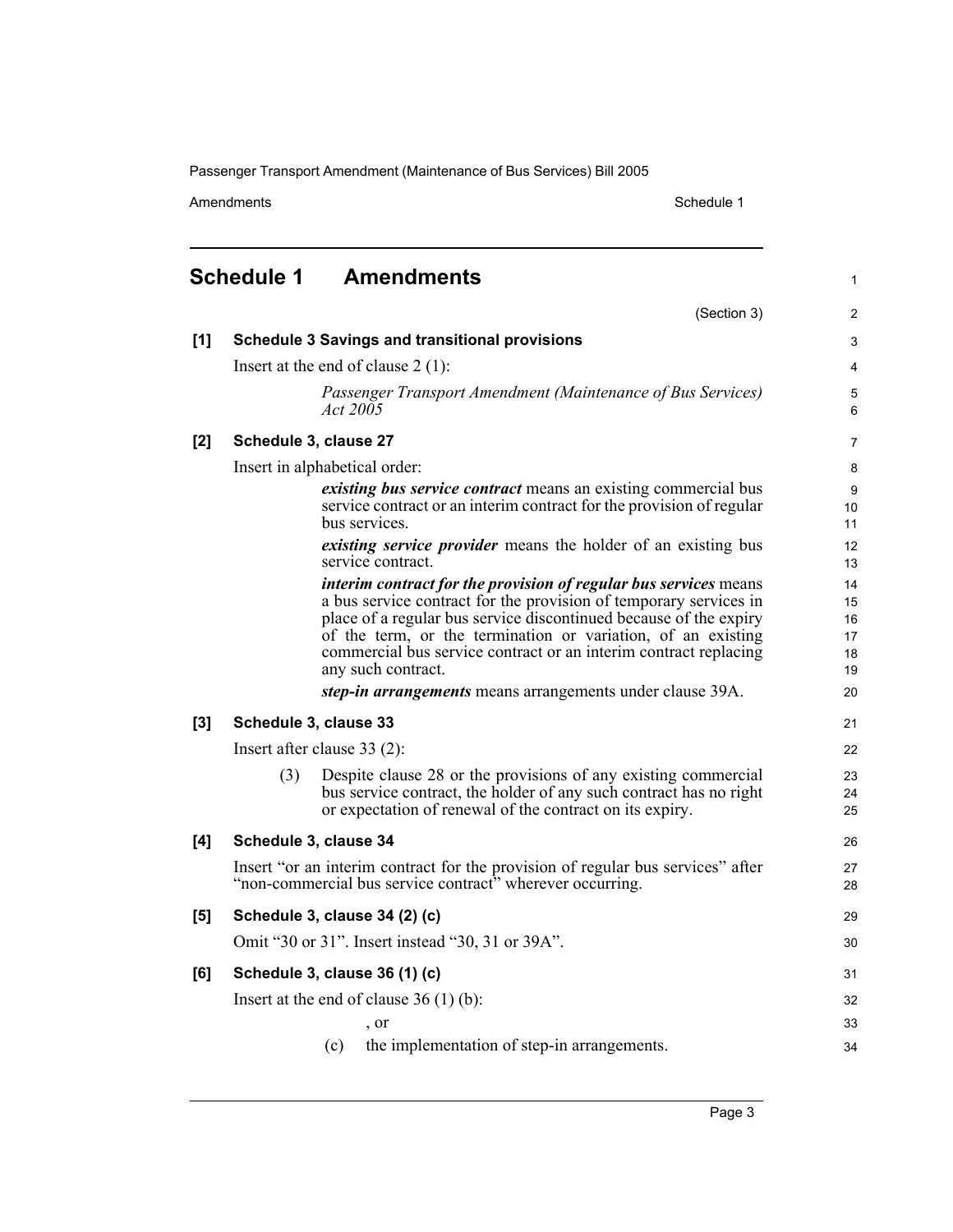Schedule 1 Amendments

| $[7]$ | Schedule 3, clause 37 (1) (e)                                                                                     |     |     |                                                                                                                                                                                                                                                                     |                           |  |
|-------|-------------------------------------------------------------------------------------------------------------------|-----|-----|---------------------------------------------------------------------------------------------------------------------------------------------------------------------------------------------------------------------------------------------------------------------|---------------------------|--|
|       | Insert at the end of clause $37(1)(d)$ :                                                                          |     |     |                                                                                                                                                                                                                                                                     |                           |  |
|       |                                                                                                                   |     |     | <sub>or</sub>                                                                                                                                                                                                                                                       | $\ensuremath{\mathsf{3}}$ |  |
|       |                                                                                                                   |     | (e) | the implementation of step-in arrangements, and any thing<br>done or omitted to be done under or in connection with<br>step-in arrangements,                                                                                                                        | $\overline{4}$<br>5<br>6  |  |
| [8]   | Schedule 3, clause 37 (1)                                                                                         |     |     |                                                                                                                                                                                                                                                                     |                           |  |
|       | Omit "paragraphs (a)–(d)". Insert instead "paragraphs (a)–(e)".                                                   |     |     |                                                                                                                                                                                                                                                                     |                           |  |
| [9]   | Schedule 3, clause 37 (3) (a)                                                                                     |     |     |                                                                                                                                                                                                                                                                     |                           |  |
|       | Insert "or the Passenger Transport Amendment (Maintenance of Bus Services)<br>Act 2005" after "the amending Act". |     |     |                                                                                                                                                                                                                                                                     |                           |  |
| [10]  | Schedule 3, clauses 39A-39C                                                                                       |     |     |                                                                                                                                                                                                                                                                     | 12                        |  |
|       | Insert after clause 39:                                                                                           |     |     |                                                                                                                                                                                                                                                                     | 13                        |  |
|       | 39A                                                                                                               |     |     | Step-in arrangements for existing bus service contracts                                                                                                                                                                                                             | 14                        |  |
|       |                                                                                                                   | (1) |     | The Director-General may, by notice published in the Gazette,<br>implement the step-in arrangements specified in the notice if of<br>the opinion that it is necessary to do so to maintain regular bus<br>services provided under an existing bus service contract. | 15<br>16<br>17<br>18      |  |
|       |                                                                                                                   | (2) |     | The Director-General may implement step-in arrangements in<br>accordance with this clause:                                                                                                                                                                          | 19<br>20                  |  |
|       |                                                                                                                   |     | (a) | on or before the expiry of an existing bus service contract,<br><sub>or</sub>                                                                                                                                                                                       | 21<br>22                  |  |
|       |                                                                                                                   |     | (b) | on or before termination of an existing bus service contract<br>by the Director-General, or                                                                                                                                                                         | 23<br>24                  |  |
|       |                                                                                                                   |     | (c) | not later than 60 days after notice of termination, or<br>termination without notice, of an existing bus service<br>contract by an existing service provider.                                                                                                       | 25<br>26<br>27            |  |
|       |                                                                                                                   | (3) |     | The step-in arrangements take effect on the day the notice is<br>published in the Gazette, or on such later day as may be specified<br>in the notice.                                                                                                               | 28<br>29<br>30            |  |
|       |                                                                                                                   |     |     |                                                                                                                                                                                                                                                                     |                           |  |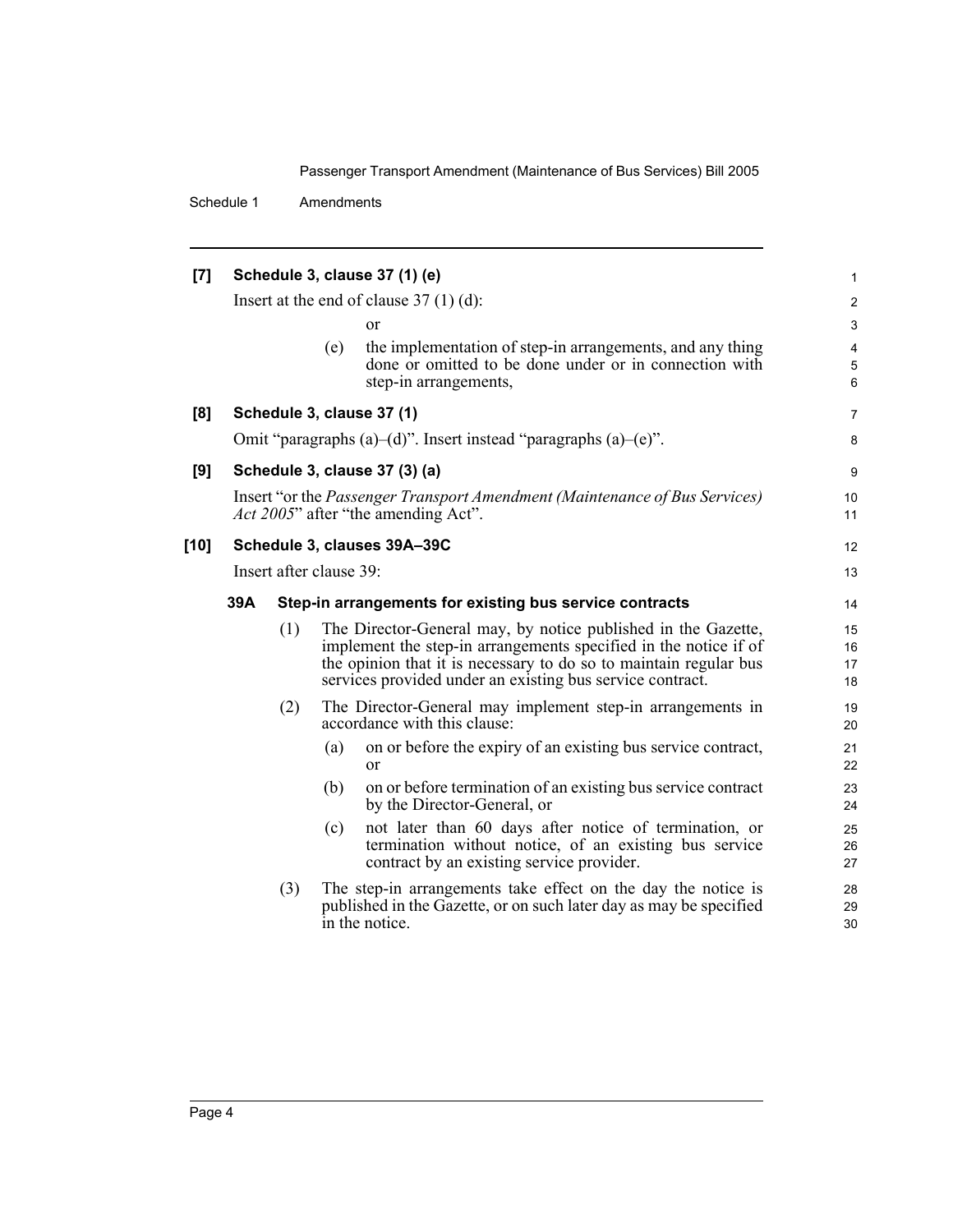contract,

Amendments **Amendments** Schedule 1

- (4) The step-in arrangements may do any one or more of the following: (a) provide for the appointment of the Director-General, or a person nominated by the Director-General, (the *step-in party*) to exercise functions of the existing service provider that are or were conferred under the existing bus service
	- (b) authorise the step-in party to take possession of, and use, buses or premises or other assets used or required by the existing service provider to provide the regular bus services concerned,
	- (c) require the existing service provider or any other person to take such steps as are necessary in the opinion of the Director-General to make buses, premises or other assets referred to in paragraph (b) available to the step-in party,
	- (d) authorise or require the step-in party or any other person to carry out functions under the contract as if the contract were in force,
	- (e) specify the terms and conditions on which the step-in arrangements are to be implemented,
	- (f) without limiting paragraph (e), specify terms and conditions relating to the following matters:
		- (i) payments to the existing service provider of a kind payable under the contract after deduction of the costs of the step-in party and other specified costs from amounts payable to the existing service provider,
		- (ii) the use of staff employed by the existing service provider in connection with the provision of the regular bus services and arrangements for payment for the use of services of those staff,
		- (iii) payments to third parties (such as suppliers, lessors and providers of assets and services) in connection with the provision of the regular bus services under the step-in arrangements,
		- (iv) liability of the step-in party, the existing service provider and other persons,
		- (v) protection of third parties,
	- (g) specify the period (being a period not exceeding 12 months) for which the step-in arrangements are in force,
	- (h) specify any other circumstances in which the step-in arrangements cease to be in force,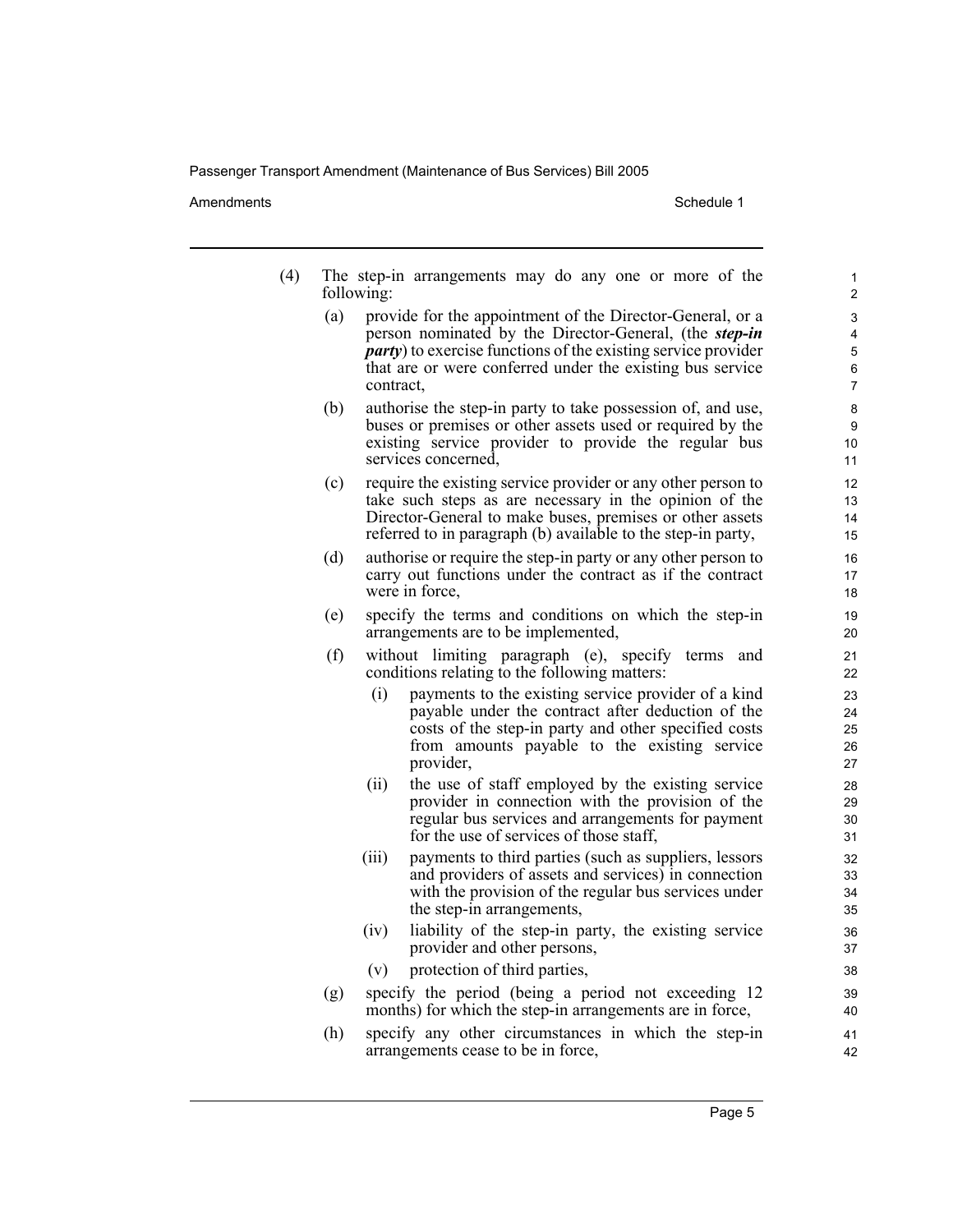#### Schedule 1 Amendments

(i) contain any other necessary consequential or ancillary provisions.

- (5) In determining the step-in arrangements, and any terms and conditions on which they are to be implemented, the Director-General is to consider the terms and conditions of the existing bus service contract concerned and any relevant commercial arrangements of the existing service provider in connection with the provision of the regular bus services.
- (6) A step-in party may provide bus services in accordance with step-in arrangements in force under this clause despite any other provision of this Act or the regulations or any other law.
- (7) A notice under this clause may be revoked or varied by the Director-General by notice published in the Gazette.
- (8) Nothing in this clause prevents the Director-General from making arrangements of a kind referred to in clause 35 or taking action under any other law to maintain a regular bus service that may be the subject of arrangements under this clause.

#### **39B Offence relating to step-in arrangements**

(1) A person must not, without reasonable excuse, fail to comply with a requirement imposed on the person under step-in arrangements in force under clause 39A.

Maximum penalty: 100 penalty units.

(2) A person must not enter into an agreement, arrangement or other transaction or take action with the intention of, or with intentions that include, preventing the use of staff or a bus, premises or other assets in accordance with step-in arrangements in force under clause 39A.

Maximum penalty: 100 penalty units.

#### **39C Operation of step-in arrangements**

- (1) The operation of clause 39A or any step-in arrangements is not to be regarded:
	- (a) as a breach of contract or confidence or otherwise as a civil wrong, or
	- (b) as a breach of any contractual provision prohibiting, restricting or regulating the provision of bus services, or
	- (c) as giving rise to any remedy by a party to an instrument, or as causing or permitting the termination of any instrument, or